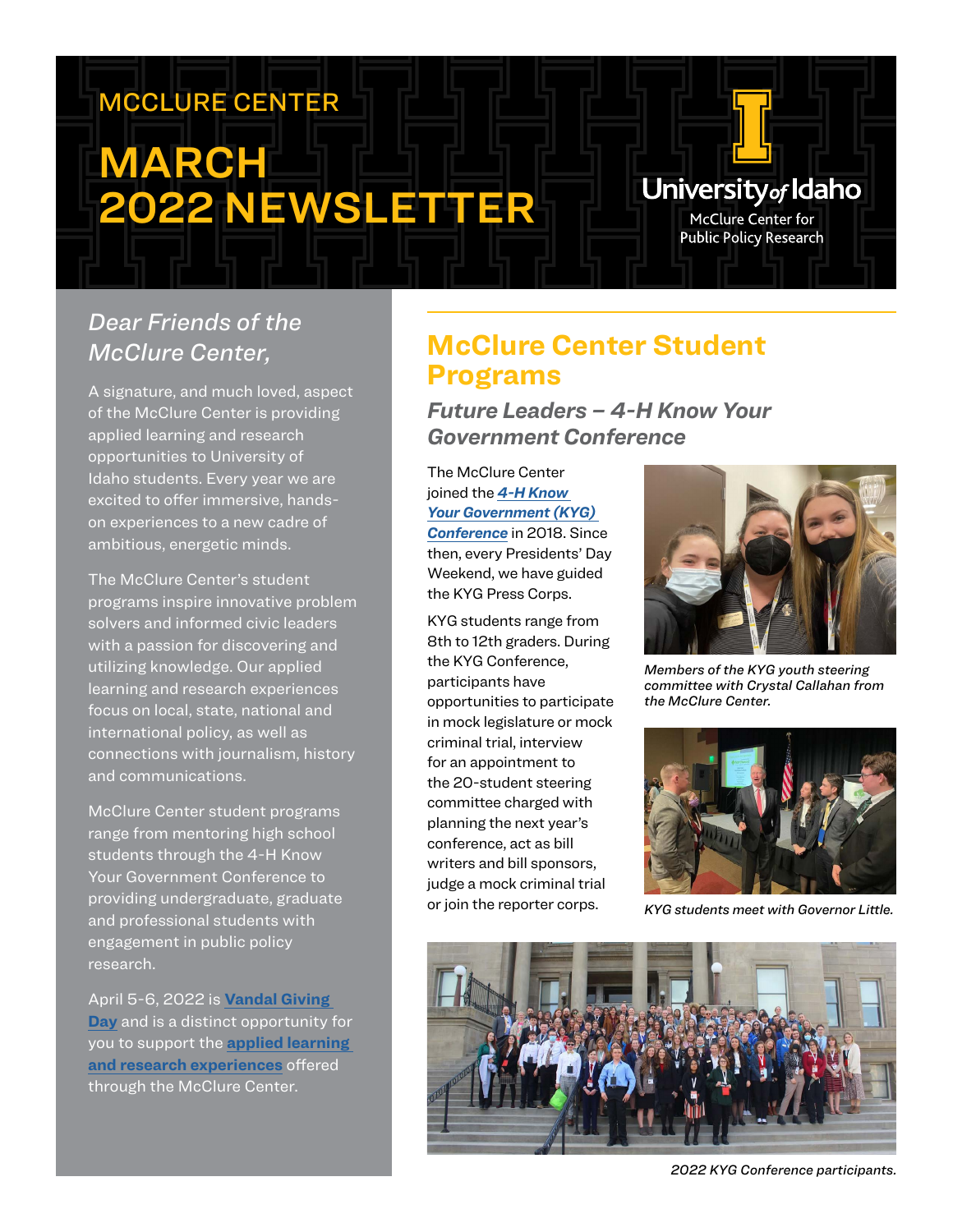### **Undergraduate Students**

*JAMM-McClure Legislative Internship and Tod Neuenschwander Communications Scholarship* 

2022 marks the 7th year of the *JAMM-McClure Legislative Internship,* a partnership with the **[University of Idaho School of Journalism and Mass](https://www.uidaho.edu/class/jamm)  [Media \(JAMM\).](https://www.uidaho.edu/class/jamm)** In January, University of Idaho undergraduate students Abigail Grant and Jessica Megis reported for duty in Boise and will complete their internships following conclusion of the 2022 legislative session. Jessica is also the inaugural *Tod Neuenschwander Communications Scholar.*

The Neuenschwander Communications Endowed Scholarship was created in honor and memory of Tod Neuenschwander, who served for many years as a dedicated communications director and chief of staff to U.S. Senator James A. McClure. The endowment supports a University of Idaho undergraduate student who is eager to combine journalism experience with public policy and nonpartisan research in Boise or Washington, D.C. As the Neuenschwander Communications Scholar, Jessica is spending a portion of her time in Boise with Idaho Public Television, reporting on policymaking at the State House.

**Abigail Grant:** From Boise, Abigail is an identical twin who was born six minutes before her sister Emma. She recently graduated from the University of Idaho with a degree in international studies, as well as two minors (business and Spanish) and is continuing her education this semester with journalism courses. As an international



*Abigail Grant*

studies undergraduate, she traveled to New York to participate in the Model United Nations (UN) and edited the Martin Journal. Abigail studied abroad in Valencia, Spain, where she experienced new cultures and environments. Unfortunately, her trip was cut short due to the COVID-19 pandemic; however, she hopes to travel in the near future. She is passionate, motivated, energetic and eager to learn.

**Jessica Megis:** An Idahoan and senior, Jessica grew up in Boise and Coeur d'Alene, where her connection to this state grew. She enjoys photography, kayaking, fishing and making new discoveries in the music industry. After studying journalism during high school, she pursued broadcasting and digital media at the



*Jessica Megis*

University of Idaho. Covering untold stories, being creative with technical equipment and learning something new every day are just a few of the reasons why multimedia storytelling is important to Jessica. While she is eager to learn more about her industry, Jessica aims to work collaboratively and help produce work that will make a difference.

#### *Faculty Partner Highlight*

**Glenn Mosley:** Senior Instructor, Director of Broadcasting. Glenn is the editor and faculty partner for the JAMM-McClure Legislative Internship and Tod Neuenschwander Communications



*Glenn Mosely*

Scholarship. He guides the workflow of the McClure newsroom.

Glenn filed his first story as a college freshman in 1980. He brings many years of broadcasting and journalism experience to all the courses he instructs in the **[University of Idaho School of](https://www.uidaho.edu/class/jamm)  [Journalism and Mass Media](https://www.uidaho.edu/class/jamm)**. The Legislative Internship aligns closely with Glenn's early career as a press secretary and legislative aid to the Massachusetts State Senate. He guides our students on their fast-paced political reporting and helps them grow their technical skills beyond newspapers articles and into digital media.

*"I am always so proud of and so impressed by the terrific students we send to the State Capitol to take part in this enormously challenging and ultimately gratifying program. It is no easy task, diving into the complex policy issues that are debated every year, but our students are up to the task, and their news stories add much to the public dialogue and understanding on these issues."*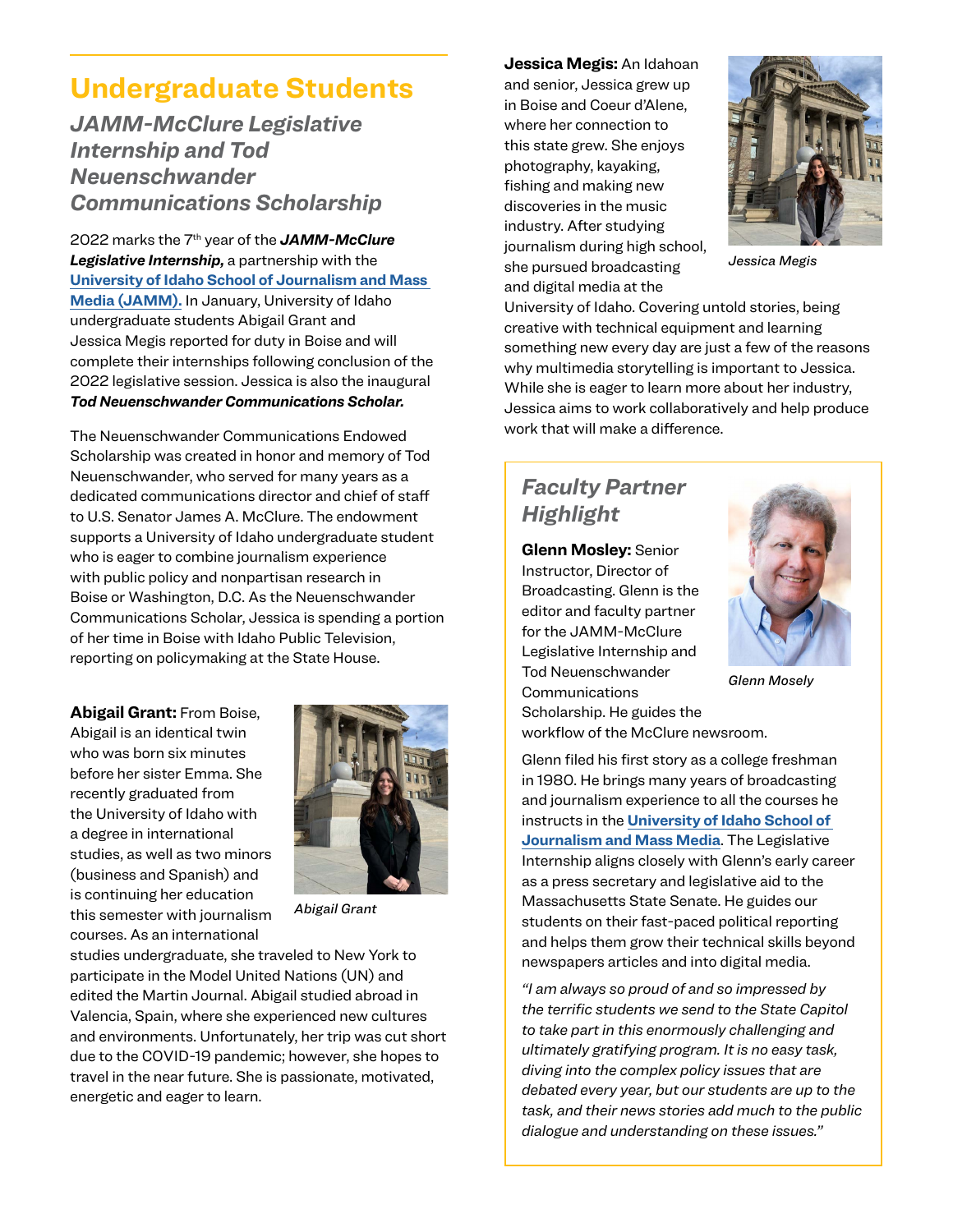#### *McClure Legislative Research Scholars*

The *McClure Legislative Research Scholars* program began in 2018, responding to a request from Idaho policymakers in search of in-depth, evidence-based research to address complex policy questions. The McClure Center partners with the **[University of](https://www.uidaho.edu/class/politics-and-philosophy)  [Idaho Department of Politics and Philosophy](https://www.uidaho.edu/class/politics-and-philosophy)** to engage students in two semesters of research and writing. Earlier this month, the Scholars delivered their nonpartisan research findings to lawmakers.

**Jake Espeland** (junior, political science): *A Review of Idaho Public Defense System*. This brief includes systematic issues and areas for improvement, opportunities for data reporting, reduction in attorney workloads and implementation of standards and metrics.



*Jake Espeland*

**Katelyn Hettinga** (junior, political science and agricultural economics): *Initiatives & Referendums.* This report details the history of Idaho's adoption of initiatives and referendums and the ensuing changes to the Idaho Constitution and State Code.



*Katelyn Hettinga*

**Sara Murphy** (senior, chemical engineering): *Water Policy in Idaho.* This brief outlines challenges related to Idaho water resources. The focus is agencies and how state institutions, including the legislative, executive and judicial branches, set policy and play a



*Sara Murphy*

role in the creation of water policy in Idaho.

**Hart Parr Dal Pra** (senior, political science): *Interpersonal Violence and Idaho's Statues.* This report focuses on current state statues, including domestic violence statutes and malicious harassment statutes, as well as exploration of protections that exist in statues and practice.



*Hart Parr Dal Pra*



*McClure Legislative Research Scholars delivering presentations to Idaho legislators, March 2022.*

## **Professional Students**

#### *College of Law*

As part of our continued growth in student programs, the McClure Center welcomed two College of Law students this spring semester. The partnership with the **[University of Idaho College of Law](https://www.uidaho.edu/law)** connects law students with policymakers and supports development of professional skills in unique ways.

**Kelsea Donahue:** Kelsea is a third-year law student, spending spring with the McClure Center as part of the college's *Semester in Practice* program. Her portfolio focuses on the **[Idaho](https://www.uidaho.edu/president/direct-reports/mcclure-center/iceia/key-findings)  [Climate-Economy Impacts](https://www.uidaho.edu/president/direct-reports/mcclure-center/iceia/key-findings)  [Assessment](https://www.uidaho.edu/president/direct-reports/mcclure-center/iceia/key-findings)**, a nonpartisan, science-based resource that connects the latest scientific



*Kelsea Donahue*

research on Idaho's changing climate with economic risks and opportunities that impact businesses, residents and local and state economies. During law school, Kelsea has held internships and externships with the Idaho Cattle Association and Idaho Public Lands Council, Idaho Department of Environmental Quality and William Young and Associates. Kelsea earned a B.A. in environmental studies and a B.A. in English at Boise State University.

**Taylor Loyden:** Taylor is a third-year law student, participating in an *externship* with the McClure Center. She is authoring an *[Idaho at a Glance](https://www.uidaho.edu/president/direct-reports/mcclure-center/publications/idaho-at-a-glance)* policy brief. In law school, Taylor has been a National Moot Court team member and part of the McNichols Appellate Advocacy



*Taylor Loyden*

Competition. She holds a B.A. in environmental business development from the University of North Florida.